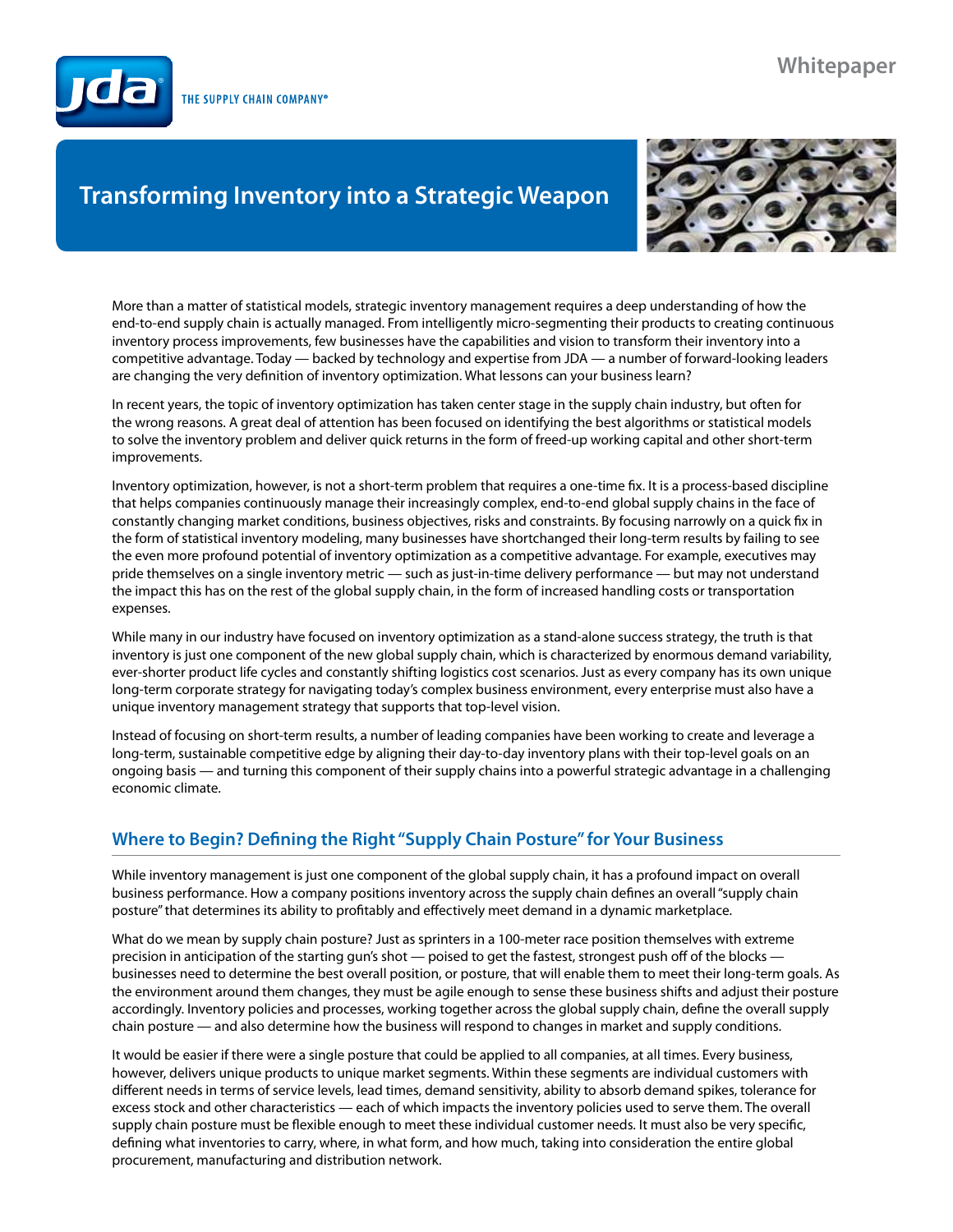It is critical that the supply chain posture supports the longterm health and profitability of the business, reflecting top-level strategic goals. Whatever the unique selling proposition of the company, the supply chain posture — and associated inventory policies — must reflect it.

Defining a strategic supply chain posture means answering five key questions:

#### **1. Are we segmenting products in a way that distinguishes their unique inventory management characteristics?**

Most businesses today have recognized the 80/20 rule and are making some attempt to distinguish the inventory needs of their significant few products versus the trivial many. In today's increasingly diverse global markets, product segmentation must be even more sophisticated, taking place at a new micro level that dissects the entire portfolio by each product's significant characteristics across multiple dimensions (see sidebar, "Next-Generation Segmentation: The Advent of 'Designer' Inventory Strategies," to the right). In a diverse marketplace, segmentation cannot be merely an act of simplifying or modeling assumptions. It should instead focus on developing an increasingly greater understanding of how to serve individual customers and market segments in a way that is consistent with both top-level business goals and worldwide supply chain constraints.

#### **2. Have we right-sized our inventory in a way that minimizes risk?**

Following the economic downturn of the last several years, no one is debating the importance of risk minimization. For every product segment and customer channel, companies need to determine the right supply chain posture to deliver consistently high service levels while also minimizing their financial exposure. In working to balance service and cost levels, it is critical to remember two important facts: (a) there is no single math algorithm that works for every business, segment and channel; and (b) calculations must always consider the total landed cost of inventory — including transportation expenses, handling charges and holding costs — which can change dramatically and swiftly in today's volatile environment. Businesses must also consider more subtle costs such as channel liabilities.

#### **3. Do we truly understand customer buying behaviors — and apply this insight to our inventory strategy?**

Inventory strategists should always bear in mind this simple fact: Everything begins with the customer. Today, supply chain leaders are working hard to understand and interpret actual buying behaviors, using enterprise resource planning (ERP) historical transaction data and point-of-sale (POS) data to generate individual customer profiles. Based on this real-world insight, the supply chain posture can be aligned with unique customer expectations.

#### **Next-Generation Segmentation: The Advent of "Designer" Inventory Strategies**

With both products and markets growing in diversity, the simple 80/20 rule is not enough to acknowledge the real differences among inventory types — because there is a wealth of subtle distinctions that can't be recognized by such macro numbers. Leading companies are now slicing and dicing their product portfolios along multiple dimensions, into new microsegments that demonstrate the value and impact of each product for the global supply chain. Based on their consumption patterns, criticality, velocity and other key attributes, products are governed by a set of highly customized designer inventory strategies that are tailored to each micro-segment. The payoffs can be enormous: JDA helped Southwest Airlines achieve an \$8.8 million payback in the first year — and significant improvements in on-time performance — by micro-segmenting repair parts based on their cost, complexity and criticality. According to Southwest, the long-term return is expected to exceed \$31 million.

#### **A Case in Point: The Value of Optimizing Postponement**

With sales of more than 25 billion devices annually — and a process-intensive supply chain — ON Semiconductor is especially vulnerable to shifts in market demand. The company was challenged by ongoing uncertainty about how much inventory to hold at various places in its supply chain. JDA worked with ON Semiconductor to study customer buying behaviors and create customer profiles based on ordering behaviors and delivery needs. Using lead-time trend information from individual customers, the company can now determine how much inventory should be held for each of its three major processes: wafer fabrication, die bank, and finished goods. ON Semiconductor estimates that it will achieve an overall inventory reduction of 10 percent and a 300 percent return on its inventory optimization investment — while also improving customer service levels.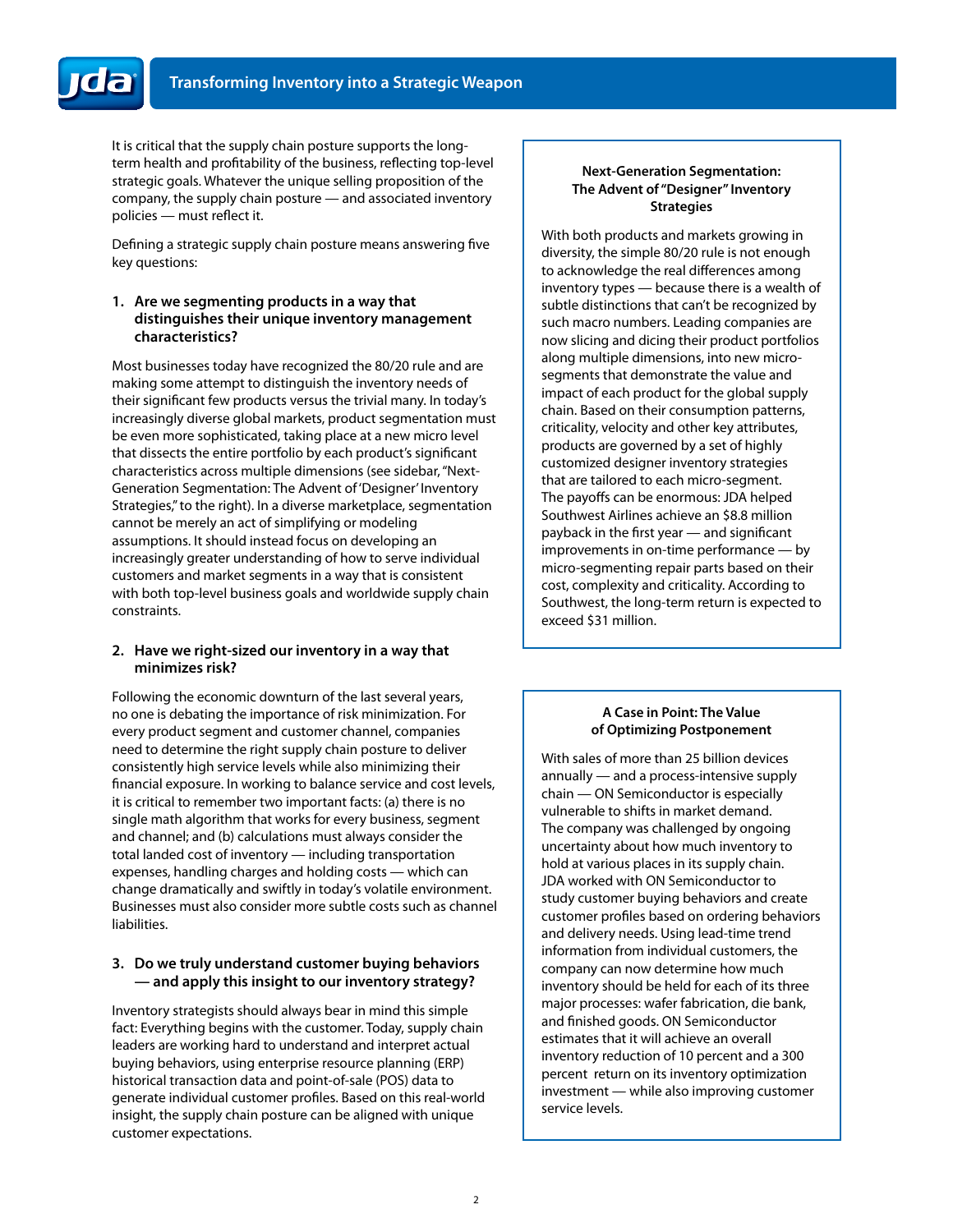#### **4. Are we postponing inventory decisions in a strategic manner?**

Based on these specific customer insights, businesses can postpone their inventory decisions to place the right amount of inventory at the right level in the supply chain to meet each customer's expectations for service levels and timely delivery—while also minimizing overall inventory costs and financial exposure (see sidebar, "A Case in Point: The Value of Optimizing Postponement," page 2). Given today's volatile economic climate, postponement remains an extremely important strategy to minimize risk across the supply chain.

#### **5. Are we applying the right replenishment strategy?**

There is proven value in lean and just-in-time replenishment strategies but these initiatives cannot be pursued in isolation, especially in an era of rapidly fluctuating transportation costs. The businesses that are succeeding in this volatile economic climate are balancing low inventory goals and fast delivery targets with a range of alternative replenishment strategies that consider total landed costs — including en-route transportation charges, as well as warehouse handling expenses — and create the best overall results for the supply chain as a whole.

Answering these five critical questions will help organizations adopt the right inventory policies and processes that address customer needs and supply constraints, while minimizing risk. Taken together, these inventory practices comprise an overall supply chain posture that positions the business for long-term success.

## **Moving Forward: Managing Inventory is Not a One-Time Event**

Because the business environment is continuously changing, adopting the right supply chain posture cannot be a onetime event. Instead, it must be an ongoing process that reflects and responds to changes in the business environment. The answers to the five questions discussed previously are a moving target. For example, today's micro-segmentation strategy may not make sense tomorrow.

For this reason, inventory optimization leaders are those companies that have created an ongoing capability to monitor conditions across the supply chain — from rising transportation costs to dramatic shifts in demand — and adjust inventory levels accordingly.

This is the area of performance that separates the leaders from the followers. Best-in-class inventory strategists continuously monitor and re-align their supply chain posture so that it reflects current business conditions. How many business failures could have been averted in the last two years if companies had responded more proactively to changing conditions?

Leading organizations are implementing a number of end-to-end process changes — including the use of interactive process playbooks and weekly plan-do-check-act cycles — to keep the inventory strategy on track.

In the case of missed sales targets in one specific region or store, inventory strategies based solely on math algorithms might sense a forecast error and recommend short-term fixes such as shifting products within the supply chain — what JDA calls "throwing inventory at the problem." Obviously this is an expensive proposition, especially in today's environment of rising logistics costs.

Instead, best-in-class businesses have instituted a continuous process in which issues like regional sales declines due to poor stock management are not only addressed in the short term, but also eliminated in the longer term through an exhaustive root-cause analysis.

Drilling down through the supply chain, inventory strategists work to understand the reason for a local drop in sales by asking such questions as: What are the unique buying patterns in this region? How do prices and margins compare with other stores or geographic areas? Would a different SKU sell better? Can we shape demand through promotions?

With the advent of sophisticated modeling and analytics tools, inventory managers are also better equipped than ever to anticipate demand changes before they occur, and adjust inventory accordingly. By gathering data and insight from across the global, end-to-end supply chain, leading businesses can quickly sense and respond to changes in consumer behavior that are likely to have a significant impact on inventory levels.

For example, the swift and unprecedented drop in demand for high-tech consumer products in 2008 caught many suppliers unprepared. Saddled with high inventory levels and associated carrying costs that significantly eroded their gross margins, these businesses, as a result, will face long-term financial challenges. Not only did they lose money in the short term, but they will also have a hard time supporting the product innovations, consumer promotions and other initiatives that support future success.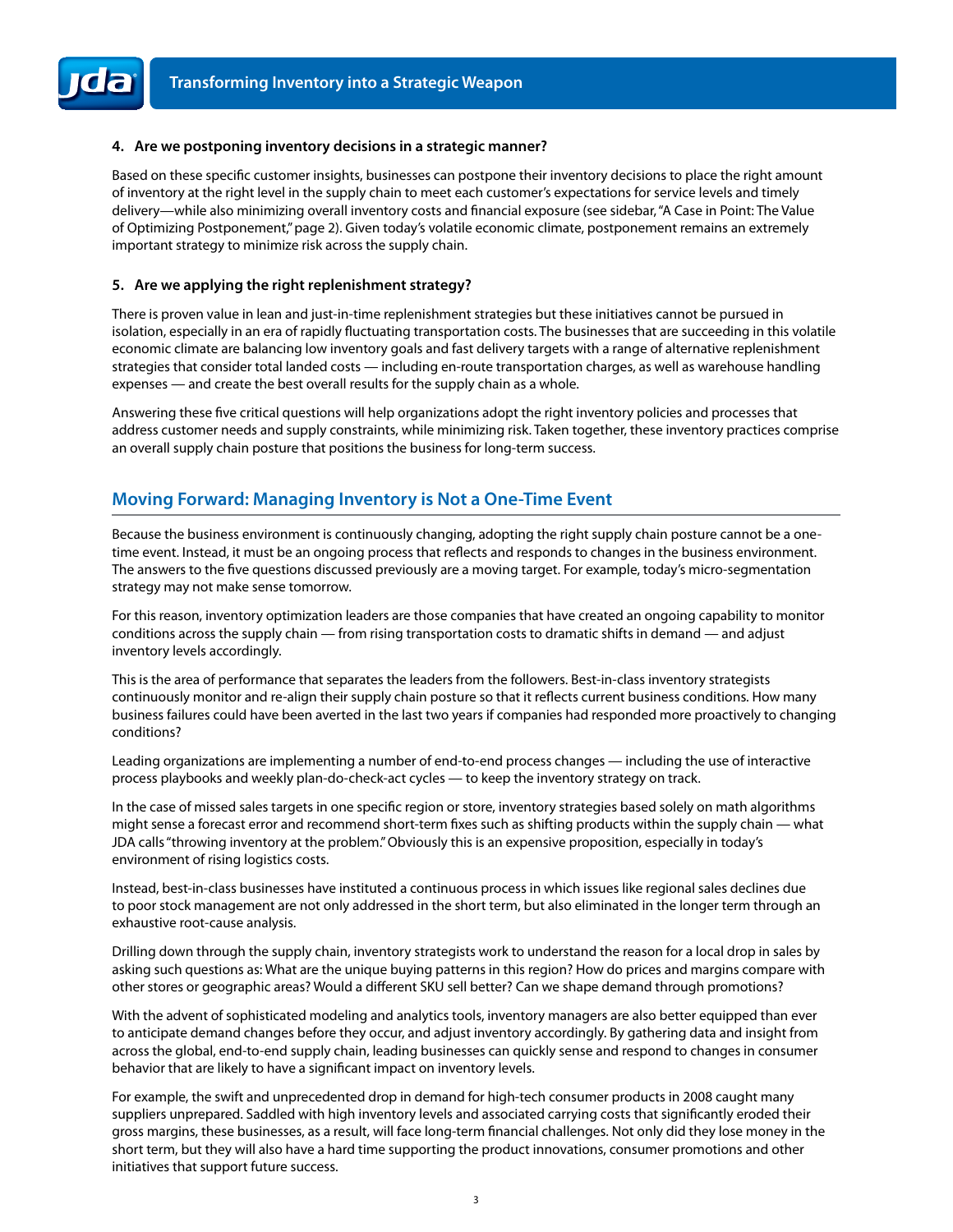

## **Creating Ongoing Results: The JDA Advantage**

For many businesses undertaking the challenge of inventory management, the journey ends at generating optimum inventory targets — and checking performance against these targets once or twice a year.

Recognizing that business conditions change much more often, JDA partners with its worldwide customers to create an ongoing capability to continuously monitor performance and adjust targets as changes occur. In fact, leading companies are using JDA solutions to benchmark their service-level performance on a weekly basis — gathering valuable information that can improve their future decisions, while also making continuous adjustments that maximize their agility. This new paradigm is rapidly becoming a cost of doing business in the current world economy.

JDA's industry-leading analytics and workflows not only illuminate actual performance against targets, but also expose the root causes of inventory challenges including shifts in customer buying behaviors, forecasting errors and changes in the total landed costs of various products.

#### **A Case in Point: The Value of Inventory Optimization Managed Services**

Following the economic downturn in 2008 and 2009, Fairchild Semiconductor faced some tough business challenges with extremely volatile demand, a global shortage of manufacturing capacity, growing lead times and scarce supply.

To offset the increase in demand, Fairchild Semiconductor is increasing manufacturing capacity and capabilities with minimal capital investment. Taking a speed-to-value approach, Fairchild Semiconductor opted to have JDA host the JDA® Inventory Optimization and JDA® Scenario Analyzer solutions, ensuring that it achieved a quick return on its technology investment.

Not only was the implementation 50 percent faster than a more traditional implementation, but it was done at a much lower cost. As a result, Fairchild Semiconductor's inventory is leaner than ever. With an integrated business planning process supported by industry-leading supply chain technology, Fairchild Semiconductor can identify and respond to changing market conditions faster and more efficiently. Using data from the JDA solutions, Fairchild Semiconductor runs statistical models that allow it to view trends and detect changes in demand four to six weeks sooner than if relying solely on traditional forecasting methods.

Although Fairchild Semiconductor's supply chain is more constrained now than ever, the company has gained ground in building up inventory for its fastest-moving products while draining inventory of the slower-moving products.

Fairchild has also moved from a 100 percent manual inventory review to a prioritized, exceptionbased process — reducing end-to-end targets planning, review and approval times by 40 percent.

Additionally, JDA Inventory Optimization supports Fairchild Semiconductor's monthly planning cycle by aligning day-to-day inventory plans with top-level goals. Based on consumption patterns, criticality, velocity and other key attributes, the solution enables Fairchild Semiconductor to govern products by a set of highly customized inventory strategies.

The long-term benefits include lower inventory costs, higher service levels, flexible postponement strategies and inventory policies that dynamically adapt to business conditions.

Throughout the economic downturn, Fairchild Semiconductor has achieved better-than-expected inventory performance and was able to minimize the impact on the manufacturing loading level. As such, the company experienced a very controlled slowdown and a relatively controlled speed up in terms of inventory levels. The combination of people, processes and advanced solutions are helping the manufacturer to deploy the right inventory strategies and address today's challenges in the semiconductor industry.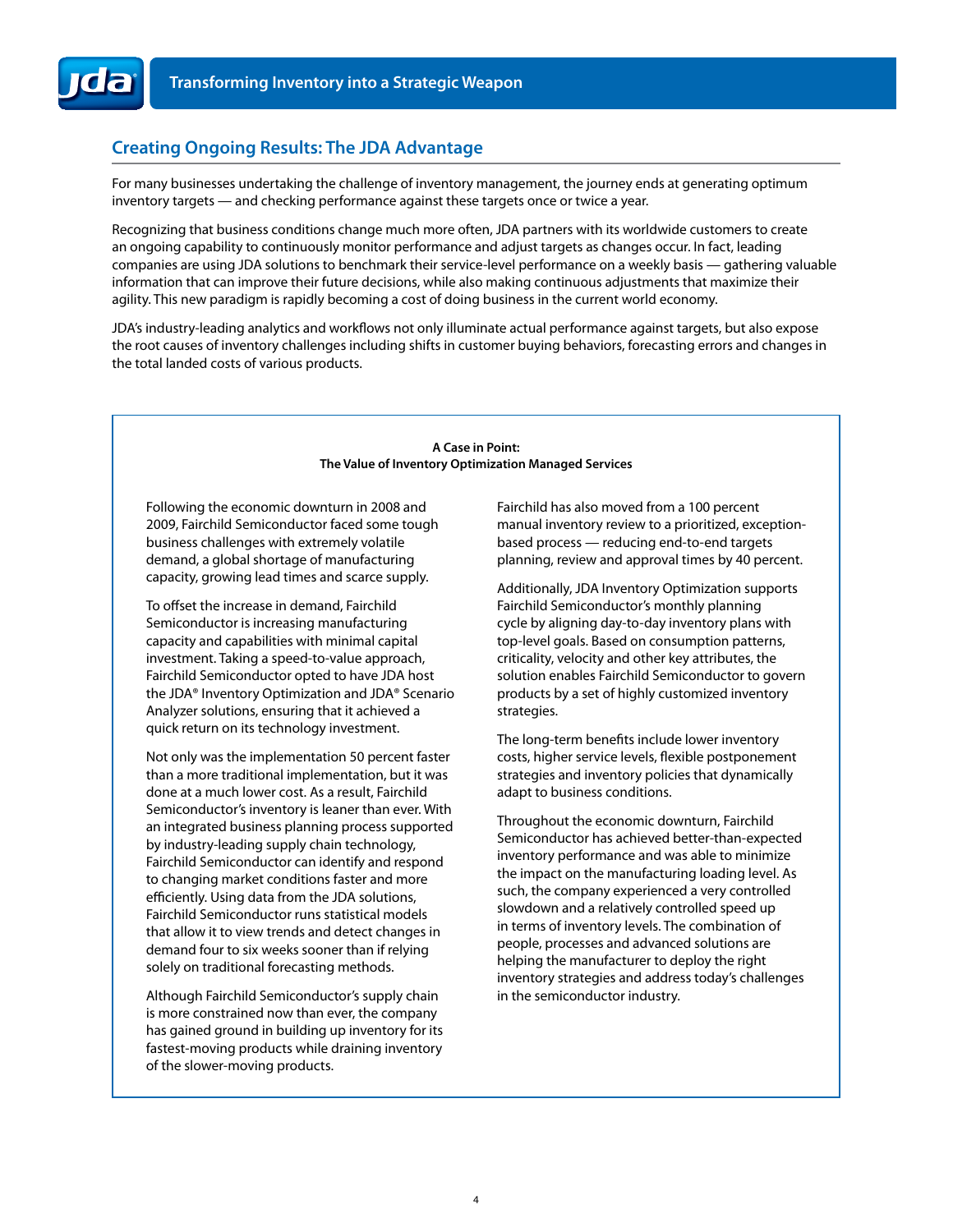Working with each individual customer, JDA conducts a deep analysis of these and other inventory issues as they relate to the end-to-end global supply chain and then creates customized dashboards, process playbooks and other unique tools that help the customer team make ongoing improvements in the following areas.

JDA solutions and services support ongoing results because they are:

- **• Sustainable.** Recognizing that inventory optimization must be an ongoing effort, JDA solutions allow customers to create unique processes that are highly sustainable — making it as easy as possible to monitor performance and make improvements. Many JDA customers optimize their inventory targets on a weekly basis to ensure that they reflect actual customer demand levels, supply constraints, and other critical inputs.
- **• Repeatable.** After JDA has worked with a company to create customer-centric process playbooks, dashboards and other inventory management tools — matched by business policies and processes that support them improvements can be implemented across the diverse units and facilities that comprise the end-to-end supply chain. By repeating inventory optimization processes across the global supply network, JDA customers can create a broad strategic advantage.
- **• Scalable.** JDA helps customers minimize their risk by implementing its solutions on a scalable basis. Most businesses begin by addressing an obvious inventory challenge and realizing a quick return on their initial investment. Then they expand their inventory optimization efforts and eventually deploy JDA solutions across the end-to-end supply chain.

JDA's solutions and services are designed to recognize and adapt to changing market conditions, as well as the changing needs of each individual business over time. With a range of sustainable, repeatable and scalable solutions, JDA can help meet the ever-evolving needs of your business, both today and into the future.

JDA also helps its customers minimize their financial exposure by leading the industry in flexible, innovative implementation strategies. In addition to designing all of its technology solutions for maximum scalability, JDA offers services that enable businesses to access the power of its leading technologies at the lowest possible cost.

For example, JDA's Managed Services offering eliminates the need for IT integration or a software installation process making it faster than ever for customers to see real results from their inventory optimization efforts. By leveraging JDA's Managed Services, new clients have been able to achieve meaningful results in as little as 90 days, identifying and tackling their most pressing inventory management challenges. The graphic below illustrates two alternate engagement paths to rapid value for customers to choose from, depending on their specific business needs.

In the first scenario noted in blue, customers can optimize inventory policies by SKU with minimal disruption to their business processes. By providing product segmentation and more ideal inventory targets, customers can implement better business plans while maintaining their existing processes and management. Conducted by JDA's Implementation Services, the 30-day strategic diagnostic phase focuses on understanding and mitigating the root causes of variability, aligning inventory strategies with business objectives, as well as right-sizing inventory levels for risk and desired service levels.

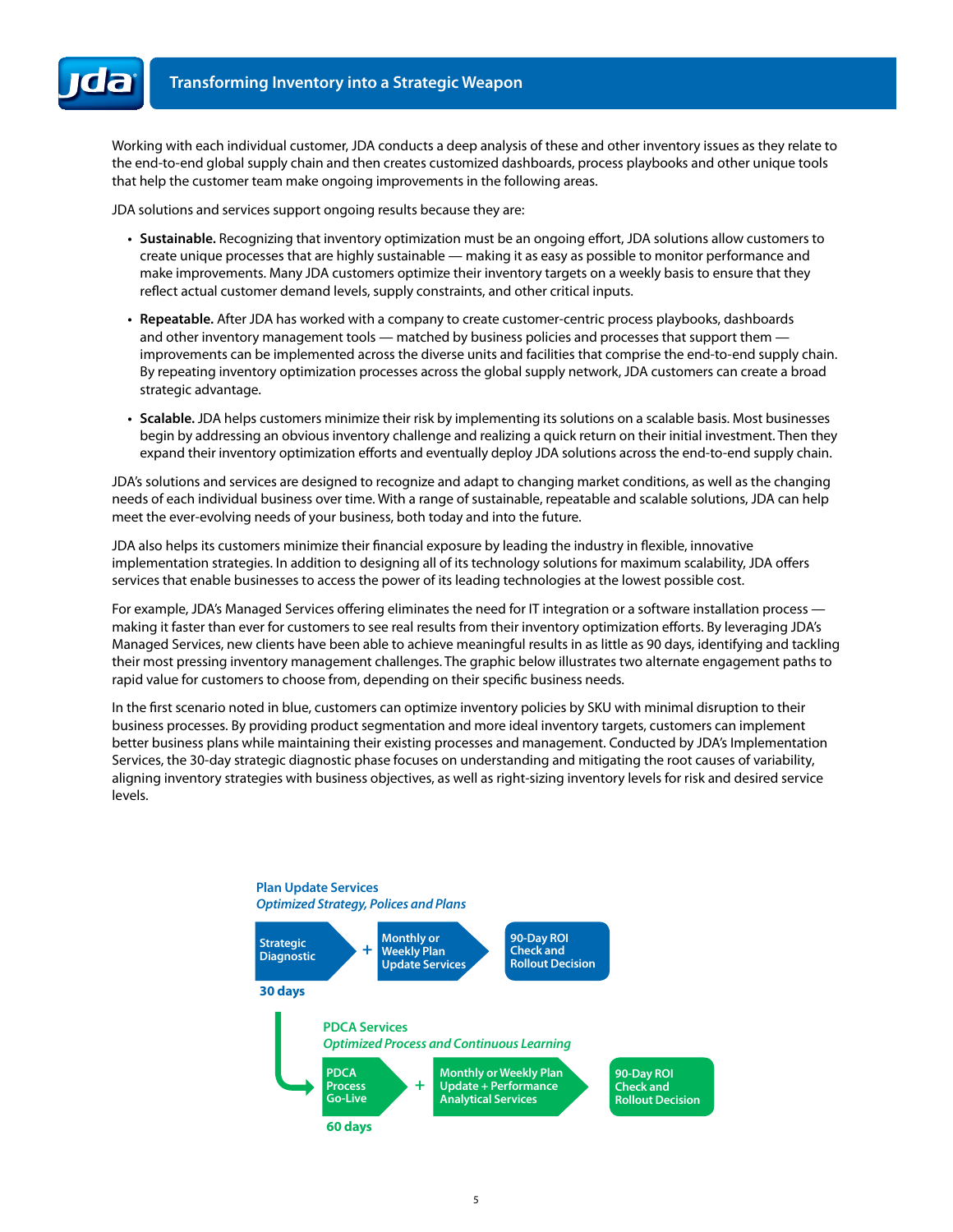JDA consultants work with business leaders to evaluate alternative scenarios and identify inventory strategies best suited for each customer's business. Typically it takes an additional two to four weeks for the customer to be ready to provide regular refreshes to the data used in the diagnostic. JDA's Managed Services team can then help customers to immediately put these optimized inventory strategies to work without having to endure a lengthy IT deployment. Ninety days after beginning the update services phase, JDA and the customer are able to conduct a checkpoint to measure the initial return on investment and confirm that business results are trending in the desired direction.

The second path emphasizes process re-engineering in addition to optimized inventory policies. Customers will begin the process with the same 30-day strategic diagnostic phase as noted above, then follow the path down to the 60-day PDCA (plan-do-check-act) process go-live phase in green. JDA industry and process consultants conduct process design workshops at the customer's site using JDA's best-practice process playbooks as a starting point.

Moving to the next stage, the plan and performance analytical services phase encompasses regular performance analysis in addition to inventory target update services. Here, JDA subject matter experts analyze the customer's ongoing business performance and identify likely root causes to inventory issues such as stock-outs and excess inventory. JDA analysts facilitate regular cross-functional meetings at the customer site to validate root-cause analysis and follow up on action plans. By leveraging JDA Managed Services, customers can focus squarely on stabilizing and deploying best-practice processes and realize quick results instead of getting bogged down by a lengthy IT deployment.

Similar to the first scenario's conclusion, the final stage of the second scenario is also a 90-day checkpoint phase to evaluate progress and determine ROI.

### **Our Story Is Simple: We Deliver Value**

Perhaps the greatest advantage offered by JDA is a highly customer-centric approach that considers the unique inventory challenges and goals of every customer's business. Instead of trying to force-fit a "one size fits all" solution into every organization, JDA recognizes the nuances of every end-to-end global supply chain, as well as the highly specific top-level goals of each business.

JDA's mission is a simple one: We strive to deliver value to our customers — in the way that they define value. We customtailor our solutions and services to the real-world supply chain needs of every customer organization.

How successful have we been at fulfilling this mission of value delivery? To get a sense of the customer-centric inventory optimization value provided by JDA, consider these diverse customer examples:

- **• Leading automaker Mercedes-Benz USA** more effectively manages its tremendous spare parts inventory, which includes 87,353 parts and 331,489 worldwide part locations. With 11,000 daily spare parts orders, worth more than \$6 million, Mercedes-Benz was challenged to ensure that the right part was always in the right place at the right time. JDA worked with the company to implement a system of bi-weekly parts forecasting — matched with daily replenishment planning — to ensure that the spare parts inventory could be managed with greater agility and accuracy across the entire global supply chain.
- • For a **leading consumer electronics firm**, the challenge was to achieve rapid improvements for a subset of critical parts that needed to be optimized. JDA launched its inventory optimization solution in the form of a managed service, eliminating the need for IT integration or software installation. With JDA as a remote host for the technology, this business was able to use customized process playbooks, weekly plan-do-check-act cycles and other process improvements to achieve incredible improvements in just 90 days. For a subset of 150 critical parts, inventory levels were slashed by 55 percent, for a cost improvement of \$17 million — coupled with a 20 percent reduction in stockouts and a 20 percent reduction in excess inventory.
- With more than one million titles in print and the typical store carrying only 160,000 books, retailer **Barnes & Noble** needed to keep inventory low — while still ensuring that shoppers could find the books they wanted. Tremendous competition in the book-selling market — coming from both brick-and-mortar and online competitors — convinced executives that they needed to transform the business into a high-velocity enterprise to compete in the everevolving marketplace. JDA helped this major retailer reduce inventory by up to 40 percent, realize \$4 million in annual savings and increase forecast accuracy to more than 85 percent — positioning the business to respond with greater agility in a fast-changing industry.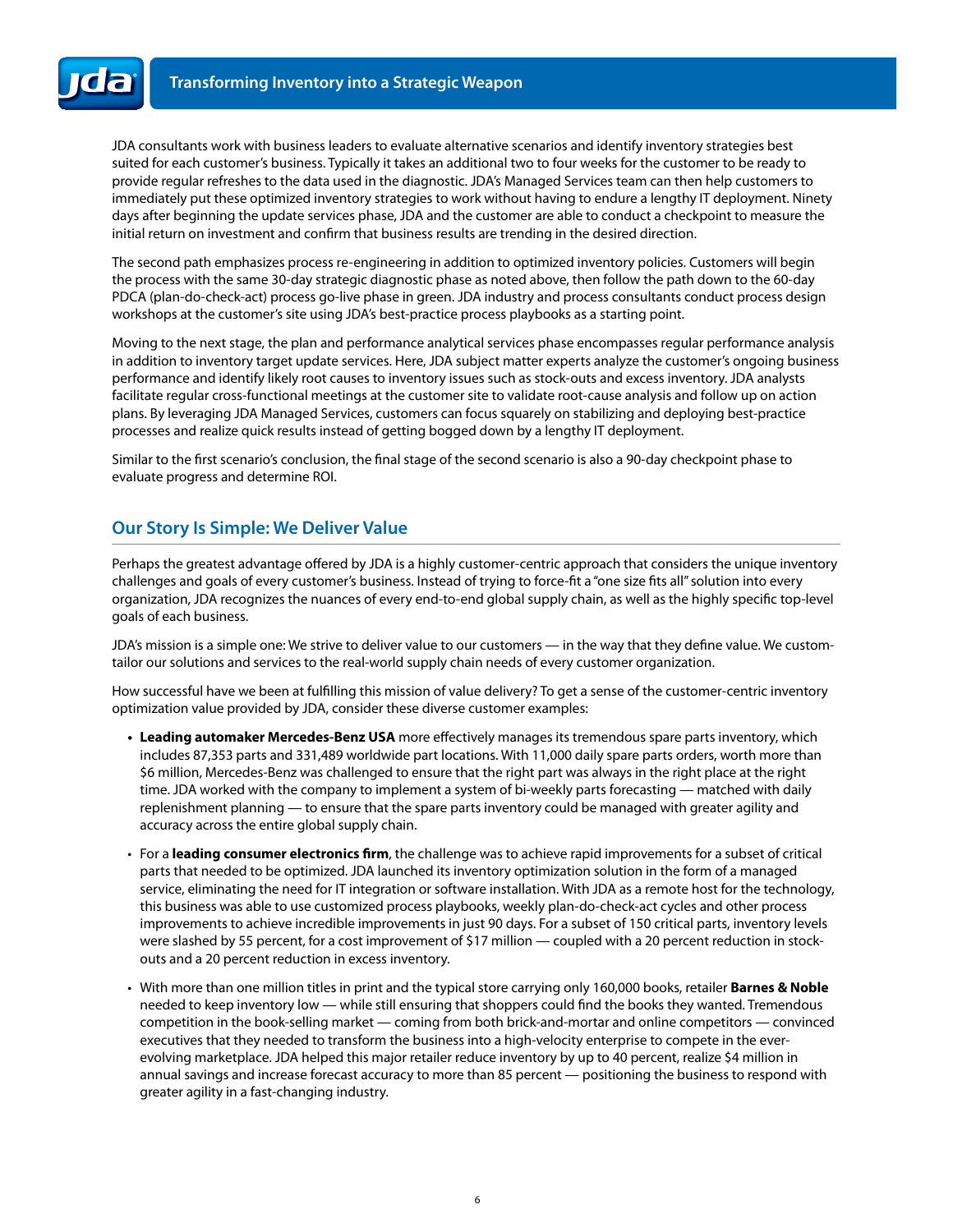- • A **brand leader in soft drinks and snack foods** turned to JDA for help in managing its diverse global inventory, which includes a mix of high-volume, low-margin products and more profitable niche offerings. While the manufacturer had traditionally focused on protecting sales of its highest-volume products, JDA helped the company realize the incredible value of niche products — by micro-segmenting the entire product portfolio by volume, demand variability, life-cycle stage and margin. As a result of these "designer" inventory strategies for different products, the business has realized higher profitability, as well as better worldwide utilization of plant capacities, raw materials, and other resources.
- **• Swagelok**, a manufacturing corporation that delivers thousands of types of fluid system components to a wide range of global industries, sought to improve forecasting and distributing planning using collaborative forecasting and replenishment while maintaining its superior customer service levels with less inventory. Swagelok turned to JDA to optimize inventory levels, synchronize its factories with its supply base and drive personnel efficiency through automation. Replacing inventory with information, Swagelok has seen a significant change in the data that it can now share with its distributors. Through its implementation of JDA solutions, Swagelok has also reduced assembly WIP (work-in-progress) by 50 percent and increased service levels from 95-96 percent to 98-99 percent.
- • A **premier department-store cosmetics brand** was challenged with managing demand following its highly visible product launches, which were supported by enormous advertising investments. In the weeks following their initial launch, inventory levels for these new products would often rise dramatically — leading to more than \$200 million in annual obsolescence costs. JDA worked with the company to more accurately predict the demand patterns for new products, as well as to create a new policy to minimize obsolescence risk by holding much of the inventory back at distribution centers until the ultimate success of each launch can be determined.
- With a portfolio of powerful brands claiming to have top-market positions in more than 50 countries, **The H.J. Heinz Company** counts on JDA Software to help optimize its inventory strategy. Striving for the best model to achieve its desired customer service levels at the lowest cost, Heinz implemented JDA's comprehensive inventory optimization technology to better model the relationship between service, inventory and sources of variation for more effective decision making and performance. As a result, Heinz reduced inventory by approximately \$7.5 million, lowered safety-stock levels by 9 percent and improved its ability to shape go-to-market policies all during the first phase of the solution rollout.
- • JDA helped a **brand-name manufacturer of consumer appliances** to analyze inventory levels across its global supply network and understand the total landed cost of delivering products to the U.S. marketplace. An in-depth analysis is helping to reduce channel inventories, minimize product obsolescence, and slash logistics costs by relocating manufacturing facilities, in-bound ports, and regional distribution centers to optimize inventory levels across the value chain — while dramatically reducing the total landed costs of its products sold to U.S. retailers and consumers. While this initial analysis is leading to significant immediate rewards, JDA will continue to work with this manufacturer to optimize inventory and re-align the supply chain posture on an ongoing basis, creating a long-term competitive advantage.
- • An **international pharmaceutical manufacturer** was challenged with low service levels despite a sizable investment in inventory. By right-sizing the company's inventory to match actual consumer consumption patterns, JDA was able to improve service levels by 20 percentage points, while also reducing overall inventory levels.
- • JDA helped a **leading industrial manufacturer** optimize its incredibly complex inventory, which consisted of thousands of SKUs, representing both individual components and finished assemblies. By integrating the company's component inventories with its made-to-stock products, JDA was able to create a new system of optimized postponement, in which work-in-process inventories were held strategically at various positions in the end-to-end global supply chain. The manufacturer was able to reduce its overall costs and inventory levels, as well as its cycle times for product assembly, while still ensuring high customer fill rates. This agile supply chain posture is helping to minimize risk in a dynamic marketplace.
- • JDA helped **a leading producer of high-quality tires** deploy supply chain best practices worldwide. The company's roadmap to success was equipped by a fleet of JDA's software solutions that provided the manufacturer the traction it needed to realize real results, including a 16 percent stock-level decrease and a 16 percent increase in customer service levels, as well as institutionalized supply chain processes worldwide. Other benefits included accelerated supply and distribution planning, increased optimizations and flow accuracy. By switching from a homegrown system to one that is able to align demand with fulfillment to determine optimal inventory levels and placement, the tire manufacturer also expects to achieve a 2 percent reduction in safety stock — a significant drop for a company with over 20 billion in sales.